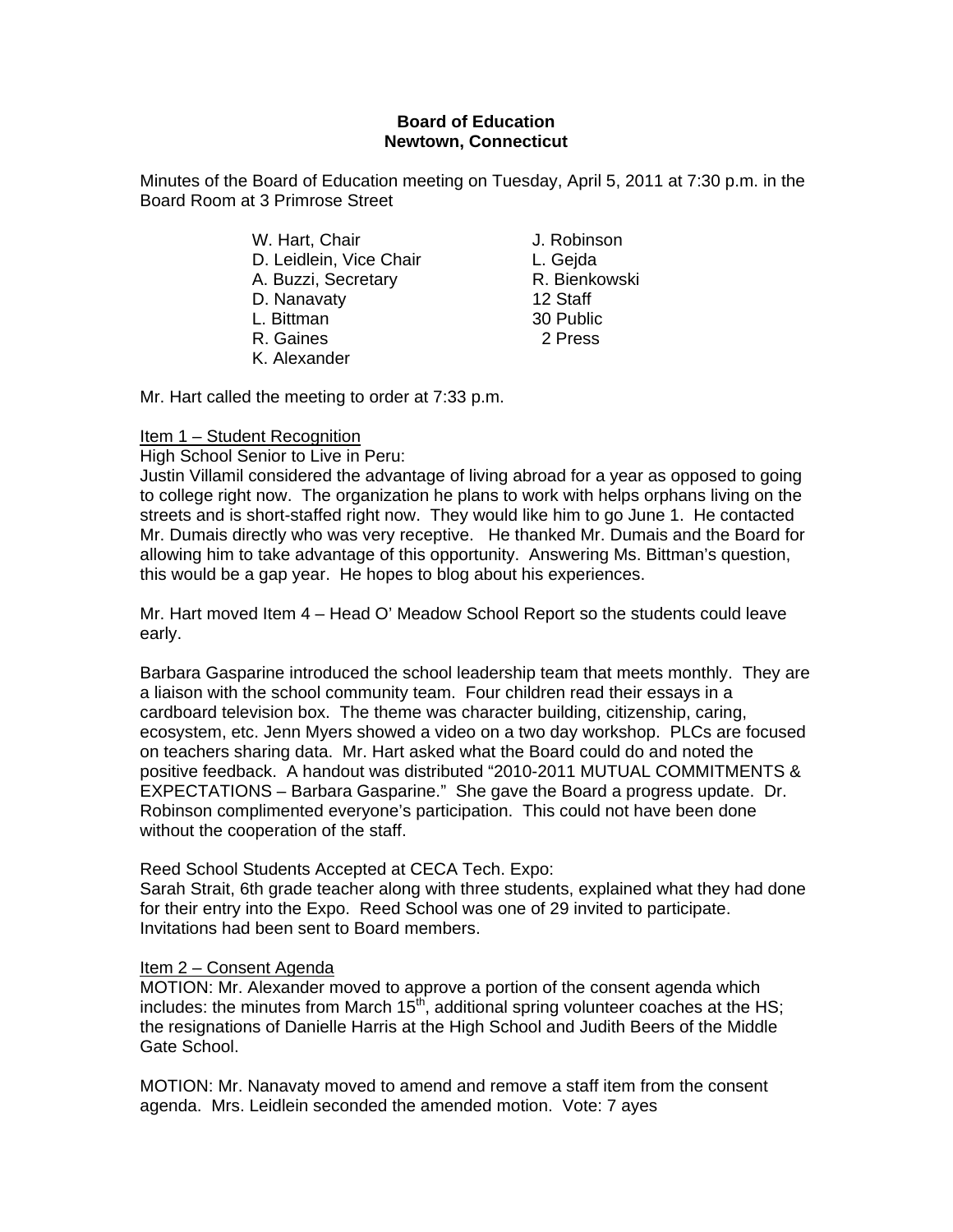#### Item 3 – Public Participation – none

The Board discussed a request from a teacher who has exhausted her sick days. She would like to be able to receive the difference between her daily rate and substitute rate. The Board will take up this matter at the next Board meeting.

Mr. Hart moved Item 5 – Discussion and Possible Vote on Middle School Roof Plans

Bob Edwards of the Public Building and Site Commission and the architect of the project were present with updated plans. They distributed "COST ESTIMATE – NEWTOWN MIDDLE SCHOOL ROOF" They ran into other issues including aging air conditioners that might not be able to be removed and put back operational. Last week they reviewed documents with the Building Official, Health Official and Fire Marshal. They encountered difficulty with the drainage. When snow is removed it is not necessary to go down lower than six inches.

MOTION: Ms. Leidlein moved that the Board of Education certify that these final plans and project manual as prepared for bidding and dated March 31, 2011 and the professional costs estimate dated March 31, 2011 for the Newtown Middle School roof project have been reviewed and approved for this site on the dates shown above. Mr. Nanavaty seconded. The motion was unanimously approved

### Item 4 – Reports

- Correspondence Mr. Buzzi noted e-mails received since the last meeting
- Chair Report Mr. Hart distributed Technology Plan requesting feedback. He visited the Middle School PTA last evening. There is a lot of emphasis on the China initiative. Travel paid by individuals. There has been a 10% increase in languages.
- Superintendent's Report Dr. Robinson stressed the importance of languages. She has a preliminary list of college acceptances. Awards to two High School and two Middle School students will be presented with letters. 290 early tickets were sold to "Race to Nowhere". Mr. Nanavaty complimented the cast of "Joseph and the Amazing Technicolor Dream Coat."
- Facilities Committee None
- Policy Committee None

### Item 5 – Old Business

Newtown High School Expansion Project Update:

Renovation is close to schedule. The greenhouse was approved. Morganti is shooting for the second week of May for the grand opening. Damage to the curb and other parts of the new addition caused by snow were discussed. The Town is working with Morganti to apportion responsibility and determine a remedy.

### Item 6 – New Business

Student and Parent Substance Abuse Surveys:

The survey is presented to an anonymous sampling of students in grades 7 through 12. It will be sent out electronically via Survey Monkey to parents and processed